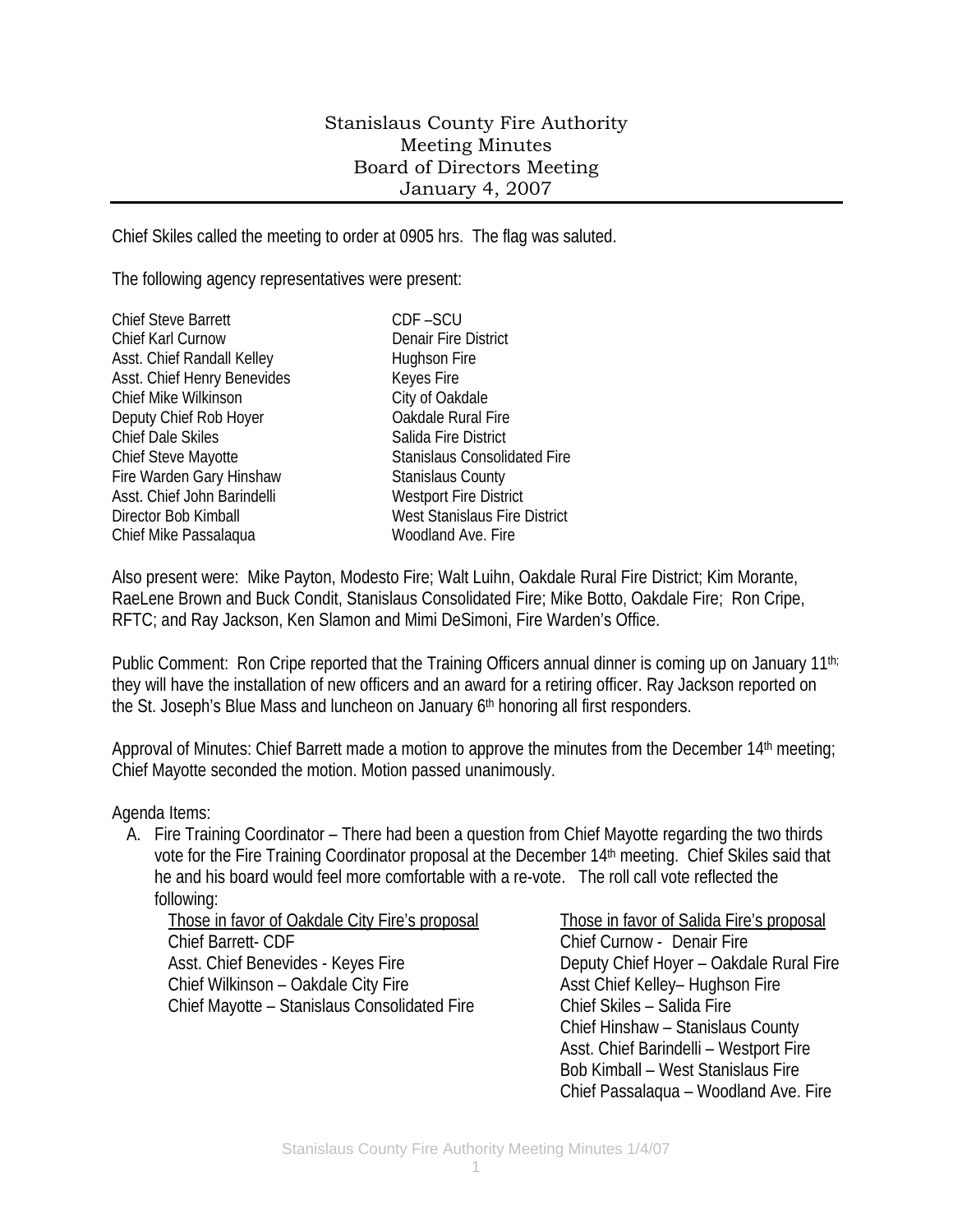The total vote was 8 for Salida Fire, 4 for Oakdale City Fire. Salida was awarded the contract by a 2/3 vote.

- B. Special Operations Asst. Chief Benevides made a motion to close the proposal period for the Special Operations Coordinator; Chief Curnow seconded the motion. Motion was passed unanimously.
	- 1- Chief Hinshaw presented a proposal for the Fire Warden's Office to provide the Special Operations Coordinator; it included a power point presentation and a written proposal.
	- 2- Chief Wilkinson presented a proposal for the City of Oakdale to provide the Special Operations Coordinator; it also included a power point presentation and a written proposal.

Both Chief's invited questions both at the meeting and during the next 30 days. Chief Skiles said that we would send the proposals out electronically so that anyone who was unable to attend the meeting could review them.

- C. Mid Year Financial Report- Mimi passed out a report detailing what revenues had been collected through the month of December. The property tax collections are what we had projected, possibly slightly higher. The expenses are lower than projected due to the fact that we have not awarded all of the contracts for services yet.
- D. Stanislaus Consolidated Fire Financial reporting for 2005-2006 Kim Morante and Mimi did a final reconciliation for the 2005-2006 contract year as provided for in the contract. The reconciliation reflected that the Fire Authority owed Consolidated an additional \$12,689.56 in expenses. This represents less than 1.5% of the total contract amount. A detail of this reconciliation was distributed to all in attendance. Chief Hinshaw made a motion to approve payment to SCFPD in the amount of \$12,689.56; Assistant Chief Barindelli seconded the motion. Motion was passed with a unanimous roll call vote.

Management, Fiscal, Legislative:

- a. Management, Fiscal, Legislative- A binder was prepared for each agency which included the JPA document, Rules of Order, Roles and Responsibilities, the Business Plan, Fire Prevention and Fire Investigation reports, Performance Expectations and meeting minutes. They were distributed to all agencies that were at the meeting.
- b. Fire Investigations- Chief Miguel was unable to attend the meeting; Chief Payton supplied Investigation Reports for the month of November.
- c. Fire Prevention -Chief Jackson reported that the transition of the Fire Marshal position from Chief Hannink to Chief Slamon is complete. Chief Hannink will be working on some special projects and training for the Fire Prevention Bureau. Two new Fire Prevention Specialists will be starting on January 22<sup>nd</sup>. Information regarding the Fire Sprinkler Ordinance is still being gathered and a date for the workshop has not yet been set. The weed abatement ordinance is ready to bring to the Chief Executive Office. In the business plan weed abatement was a third year priority; however, the Fire Marshal has been working on it due to interest by policy makers and various fire districts. An aggressive policy will require additional staff to for posting and enforcement. Currently the Fire Prevention Bureau is not staffed to implement a proactive program. It will be up to policy